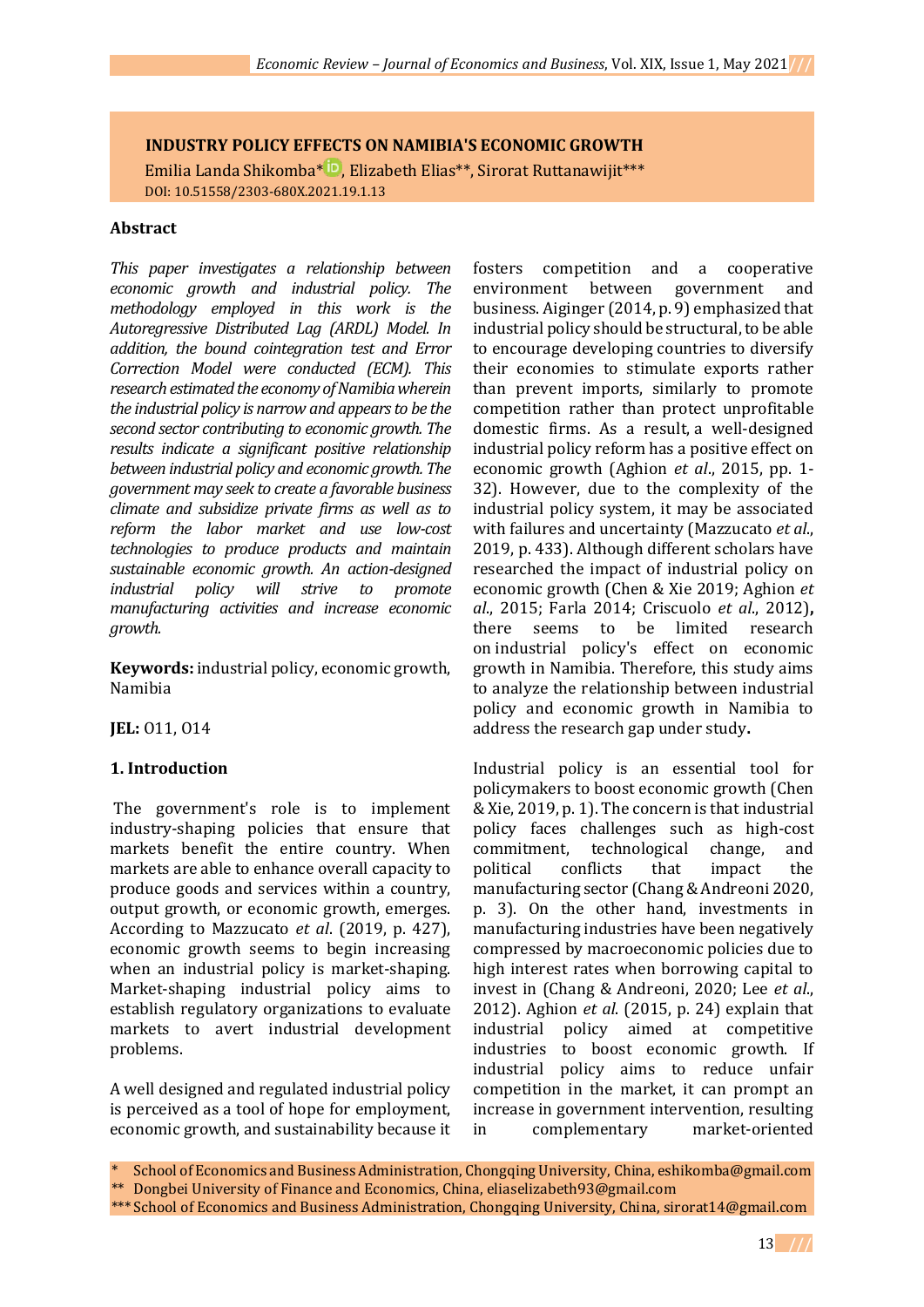institutions and economic growth in the long run (Lee *et al*., 2012, p.719). A different positive contribution of industrial policy is the ability to minimize monopoly business by allowing innovative firms to enter the markets (Aghion *et al*., 2015, p. 24). In the process, manufacturing sectors contribute significantly to economic growth by producing intermediate goods for a wide range of industries in countries (Kathuria & Raj, 2013; Szirmai & Verspagen, 2015).

In comparison of industrial policies between developing and developed countries, the industrialized countries' industrial policies are systemic processes aligned to other policies and the entire economic structures. In contrast, developing countries' policies are not aligned with other policies and the whole economic system (Aiginger, 2014, p.11). Aiginger (2014, p. 6) explains that**,** based on product-cycle and trade theory, the least developed countries have a competitive advantage in manufacturing low-cost goods and services compared to developed countries. Several authors suggest that if policymakers in developing countries could build manufacturing hubs like in developed countries, increased economic growth may possibly be achieved through industrial policy (Aiginger, 2014; Chen & Xie 2019; Pianta *et al*., 2020). Thus, governments, third parties, and the private sector can work together to enact industrial policies that improve economic growth (Mazzucato *et al*., 2019, p. 434). This can be achieved if government subsidiaries private companies to produce goods and service in a country in order to increase employment, investment, and production growth (Bernini & Pellegrini 2011; Cerqua & Pellegrini, 2014; Criscuolo *et al*., 2019). Improvements in industrial policy set up often help low and middle-income countries upgrade their economies (Chang & Andreoni 2020, p. 2).

Namibia is a small, middle-income state that faces challenges of industrialization and economic growth due to its size and small economic activities. Namibia's economic growth has been a significant concern in recent years. The study of Rosendahl (2010, p. 1) indicates that the struggle of Namibia to foster new economic activities started after the financial crisis. While in recent times, the

International Monetary Fund (2019) points out in its report that the real gross domestic product(GDP) of Namibia declined in 2017 and continued to decline in 2018. Also, one of the newspapers in Namibia reported that in the second quarter of 2019, the Namibian economy shrank by 2.6 percent and performed worse for the 11th consecutive quarter without economic growth (The Namibian, 2019). There is an indication that Namibia's economic growth is struggling to pick up today. In this study, we question the relationship between economic growth and industrial policy, which is measured by manufacturing industry activity.

Namibia Ministry of Trade and Industry (2012) industrial policy asserts that the manufacturing industry in Namibia is too narrow and the production structure lacks diversity, which exposes the economy to exogenous shocks. In the case of Namibia's manufacturing industry, Aghion *et al*., (2015, pp. 1-32) explain that the government can implement an industrial policy that includes a model that protects infant industries and also which is innovation-driven. The issue with Namibia's industrial policy is the lack of assessment of how effective the policy is at all times. This is because, in the meantime, the Namibian government has stated that it will intervene in the market as required for economic management. Since then, the government believes that the private sector is the engine of economic growth and job creation (Namibia Ministry of Trade and Industry 2012). In the study on industrial policy in Namibia by Rosendahl (2010, p. 39), it is suggested that the Namibian government should use industrial policy to promote economic growth through structural reforms to more sustainable activities that boost growth. Furthermore, the government may encourage cooperation to mass-produce lowcost consumer goods like textiles, shoes, and automotive parts.

The literature reveals that the empirical evaluations of industrial policy's effect on economic growth are limited, therefore the literature is scarce. The results of the relationship between industrial policy and economic growth have mixed results. Some authors find a positive and negative relationship between the two variables.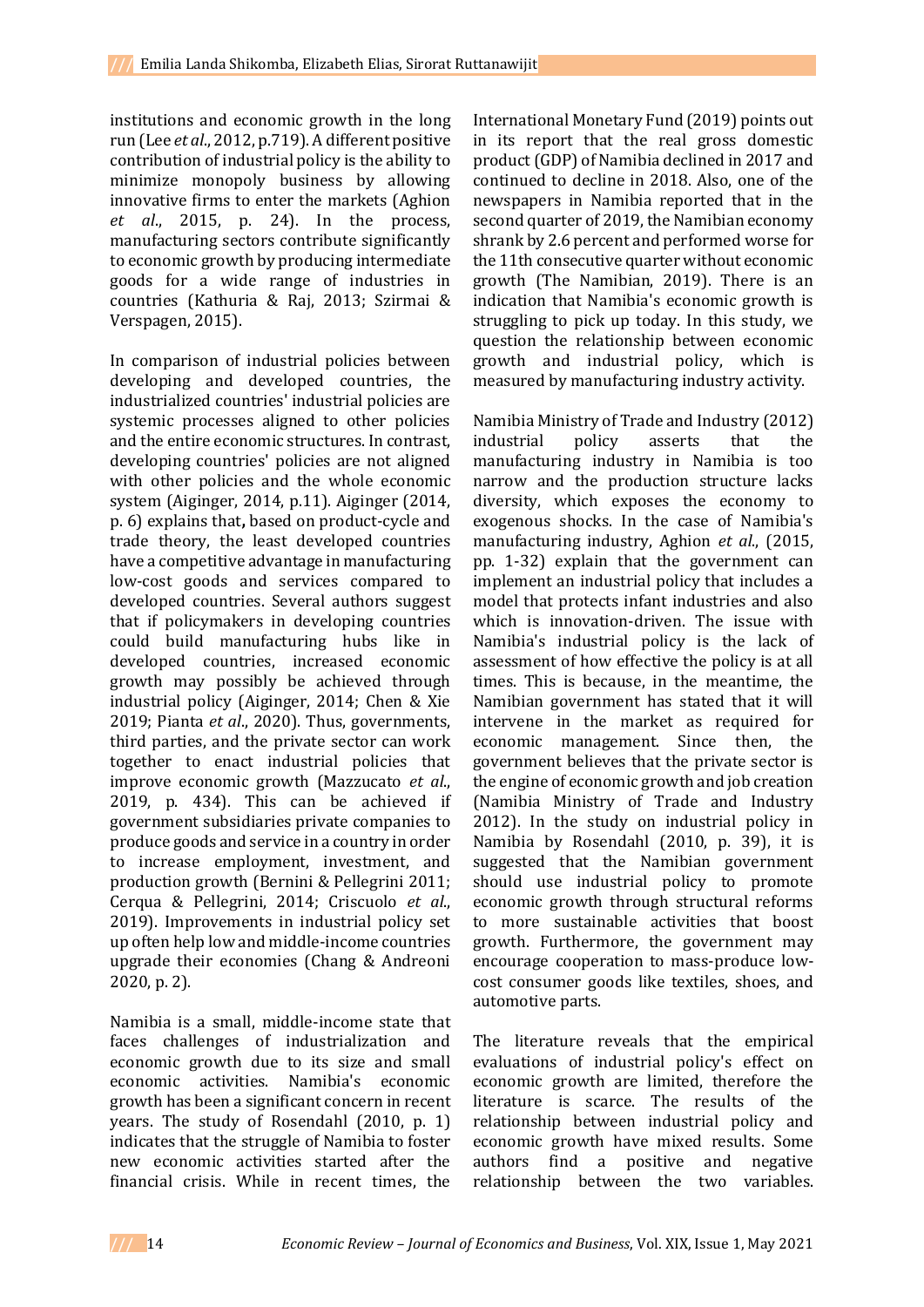Several authors believe that industrial policy can promote economic growth (Aghion *et al*., 2015; Chen & Xie, 2019; Farla, 2014; Szirmai & Verspagen, 2015). Kathuria and Raj (2013, p. 403), found a positive and negative relationship between industrial policy and economic growth. The issue found by authors when studying the variables there is data limitation or availability, and is influenced by other factors (Bernini & Pellegrini, 2011; Cerqua & Pellegrini, 2014). Moreover, there is a lack of evidence on interventions measured by previous empirical studies in developing countries' industrial policies (Lane 2020, pp. 1- 26). As a result, we question if the industrial policy has an impact on economic growth. For example, when is it necessary for the government to intervene in a market to eliminate unfair competition? The relationship has not been thoroughly studied in Namibia, and our research aims to contribute to the existing literature. Hence, to assess the industrial policy and economic growth in Namibia, our study used one variable as an independent variable compared to previous quantitative studies that used multiple independent variables. This study aims to fill the gap by analyzing the effect of industrial policy on economic growth in Namibia using time series from quarter data time series in EViews 9.0 software from the period of 2008:1–2009:2.

The coefficients of a dependent and independent variable were estimated using the Autoregressive distributed lag (ARDL) model. Certainly, the short and long-run empirical findings reveal a significant positive relationship between industrial policy and economic growth. Moreover, when economic growth is a dependent variable, this study shows that the model has a long-run equilibrium relationship with industrial policy. We also analyzed the error correction model (ECM) diagnostic test, which showed that the model is stable. Finally, the findings show a significant positive relationship between Namibian industrial policy and economic development and that expanding the industry sector through industrial policy reform helps improve economic growth.

This proceeding reveals how the paper is structured: Apart from the introduction,

section two summarizes an array of industrial policies and economic growth literature. The third section covers the research methodology for the ARDL model of Namibia's data. The findings are outlined in the fourth section, and section five is the conclusion. Lastly, section seven is the list of references associated with this work.

# **2. Literature review**

The ARDL model is important for forecasting as well as extracting long-run and short-run relationships. Kripfganz & Schneider (2018, p. 18), indicate that the bounds test in ARDL estimates the cointegrating relationship within the variables. In this study, we used the ARDL model to investigate the impact of industrial policy on economic growth in Namibia.

This study examines the literature on the relationship between economic growth and industrial policy, although many authors focus on high-income countries. However, there is a limited empirical study on the relationship between economic growth and industrial policy in Namibia. For instance, Chen and Xie (2019, pp. 1-19) examine the impact of industrial policy on economic growth in China during the 2003 to 2015 period. This study utilized regression analysis on panel data from different cities. They investigated and empirically tested the hypothesis, which suggested that industrial policy positively impacts economic growth. Empirical findings show that industrial policy has a positive significant impact on China's economic growth. Another study by Farla (2014, pp. 257–282) examines the relationship between industrial policy and economic growth in 56 different countries using time series from 1995 to 2009. The study discovered that industrial policy has a significant positive relationship with economic growth in middle-income countries. However, industrial policy does not affect economic growth performance in freemarket countries**.** 

Based on the literature, industrial policy is expected to be positive, and profound industrial policies are expected to be effective, because there is a theoretical relationship between economic growth and industrial policy.

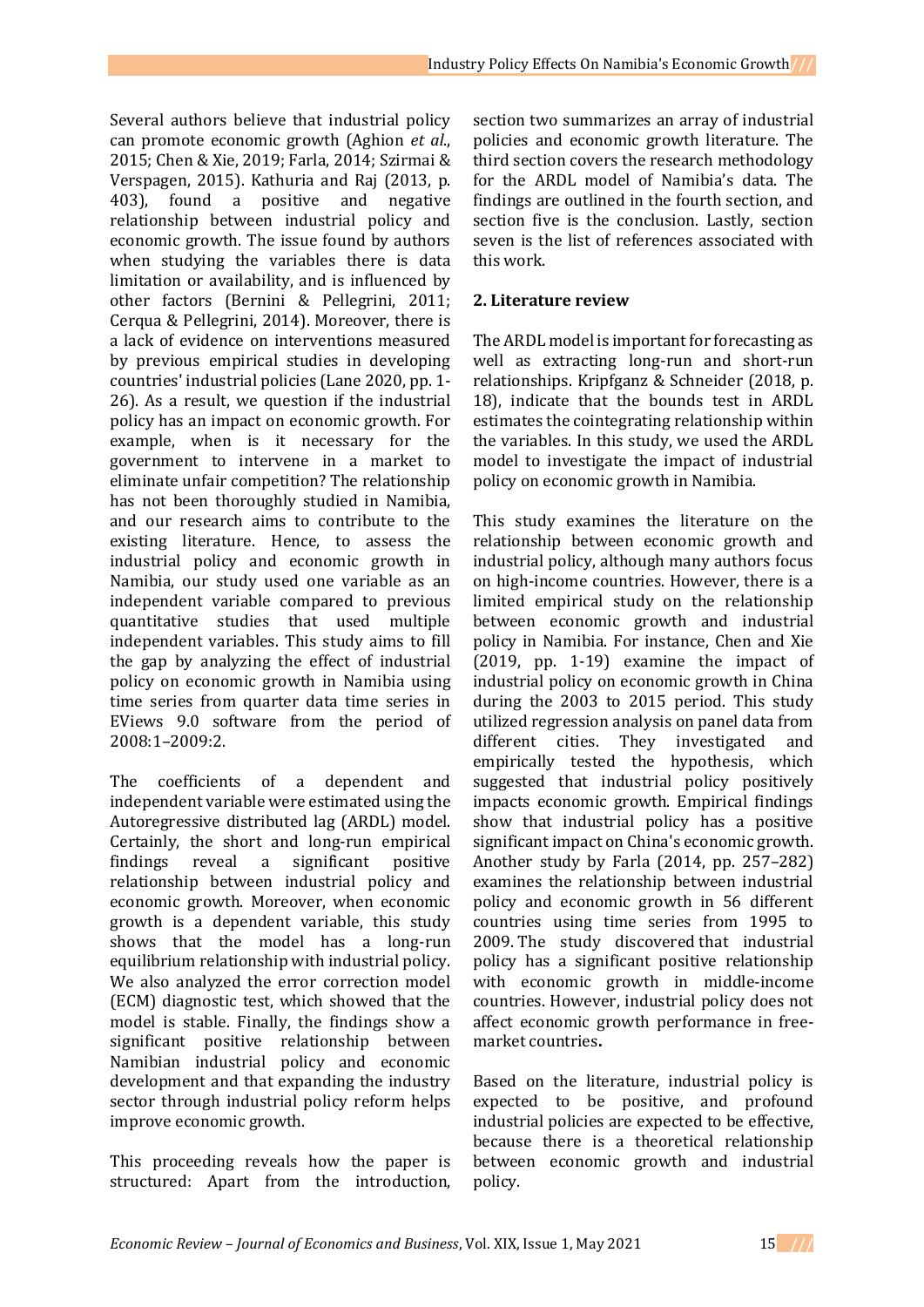In the case of China, Aghion *et al*. (2015, p. 3) use the Ordinal Least Squares approach to investigate the impact of industrial policy and competition on economic growth. For example, the Lerner Index was used to investigate industrial policy (Aghion *et al*., 2015, p. 3). The authors found that industrial policies positively significantly impact productivity growth, particularly in competitive sectors. The authors suggest that government assistance can foster economic growth to a larger degree when it focuses more on competitive sectors and diversifies firms that benefit from the state fund, rather than only certain firms that benefit. While a study conducted in the United Kingdom by Criscuolo *et al*. (2012, pp. 26-27) evaluated the relationship between industrial policy and total factor productivity, the authors conclude that industrial policy has no significant impact on total factor productivity (Criscuolo *et al*., 2012, pp. 26-27).

Bai & Wu (2018, pp. 223-232) study investigated how hollowing exacerbates uncertainty in the implementation of industrial policy in China. The augmented Dickey-Fuller (ADF) test, diagnostic tests, and the ECM examined the relationship between industrial hollowing and Shanghai's economic growth from the period January 2003 to February 2017. The study's findings show that imports and Shanghai's industrial Hollowing Index factors positively correlate with economic growth. However, land costs, labor costs, and fixed asset investment have a negative impact on Shanghai's economic growth. The authors suggest that developing countries establish new manufacturing industries with comparable capacity to developed countries, to increase competitiveness, capital return, and GDP. The study also argues that expanding the national economy is required for manufacturing firms to obtain lower interest rate loans to develop or purchase new technology (Bai & Wu 2018, p. 231). Another study, by Pianta *et al*. (2020), focuses on changes in manufacturing production in Europe following the 2008 financial crisis. The study assessed the possibility of finding a new European industrial novel approach that is able to achieve economic recovery in the region through effective innovation. The authors noted that when the European Union gets involved in industrial policy actions and

decisions, the effectiveness of industrial policy is reduced and is unable to stimulate economic growth in Europe.

When investigating industrial policy interventions, Lane (2020, p.20) emphasized that measuring industrial policy interventions is more accessible and more important than focusing on policy evaluation issues. Thus, intense government policy interventions are more likely to improve economic growth (Lee *et al*., 2012, p. 720).Also, if developing countries' governments consider establishing regulatory institutions to oversee and reduce uncertainty in production inputs, and if governments reduce unfair competition practices, establish dependable financial services, invest in human-related technical skills, and create sufficient industrial infrastructure, they can boost economic growth (Lee *et al.*, 2012, p. 723). In addition, the intervention of the government in industrial policy might promote collaboration with private sectors to reduce tensions and improve the economy's industry structure (Lee *et al*., 2012, p. 728).

Based on these studies, we can assume that the relationship between economic growth and industrial policy can be either positive or negative, with the impact remaining unclear. The literature supports the notion that developing countries have a competitive advantage in industrial policy utilization. In Namibia, industrial policy has a positive effect on economic growth.

# **3. Research methodology**

### *3.1 Data*

The ARDL model was used in this study to examine the effect of industrial policy on economic growth. The dependent variable in this study is real GDP growth, whereas the independent variable is industrial policy (IP). Real GDP growth is a proxy for economic growth, whereas industrial policy is a proxy for manufacturing industry activity. The Namibia Statistics Agency time series was used to forecast the relationship between the variables: GDP figures for the second quarter of 2019. Namibia's economic time series were utilized in this study and span the years 2008:1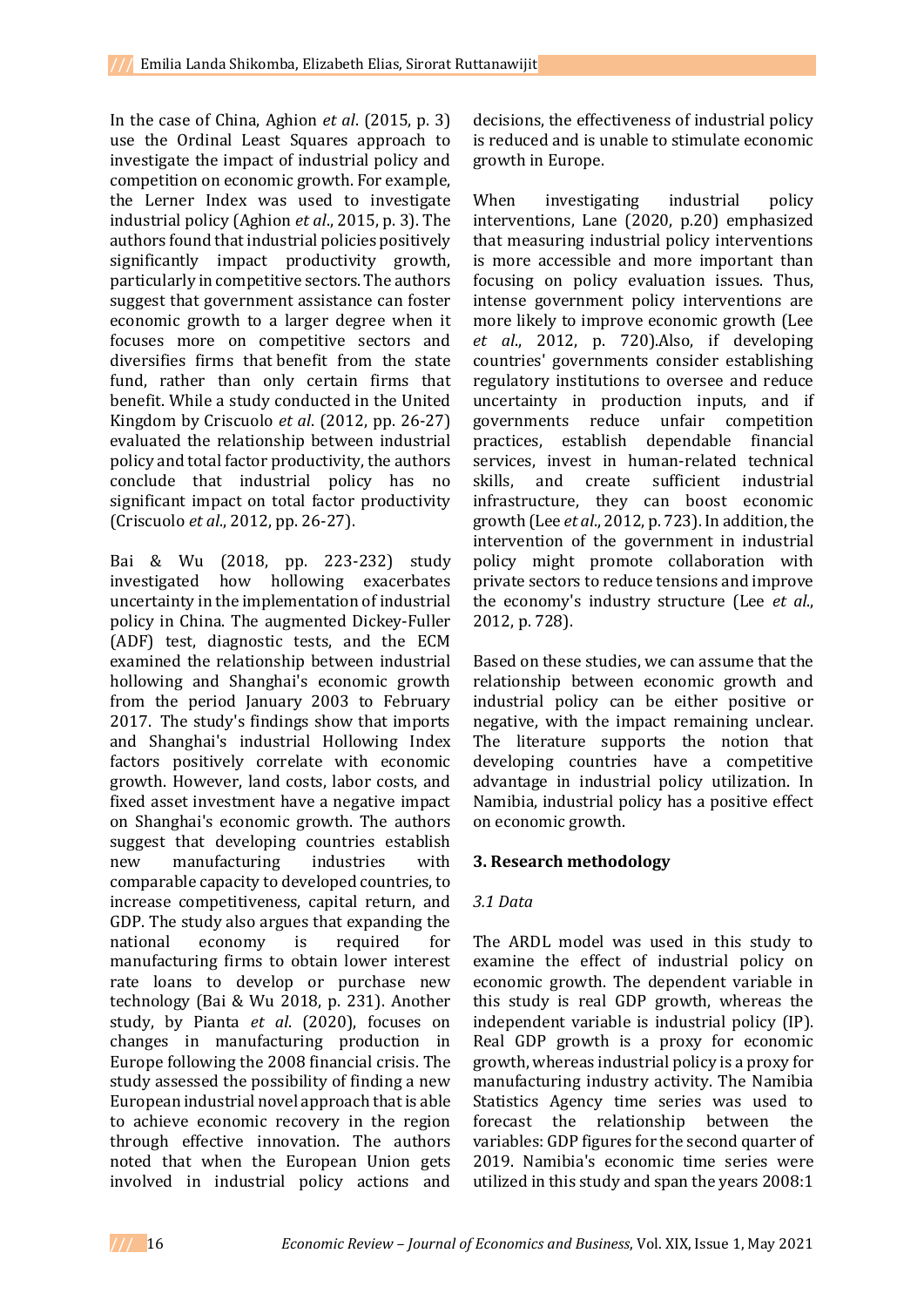to 2009:2. The data in this time series is at constant 2010 Namibia million-dollar exchange rates. GDP data was transformed to natural logarithmic form (LGDP) and raw data was utilized in the IP model. Table 1 summarizes the descriptive statistical results for the study's variables. IP has a smaller mean and variance than GDP.

| rapic 1. Descriptive statistical analysis |          |         |  |
|-------------------------------------------|----------|---------|--|
| Variables                                 | GDP      | IP      |  |
| Maximum                                   | 28302.12 | 3027.12 |  |
| Mean                                      | 23979.66 | 2608.43 |  |
| Minimum                                   | 17990.22 | 2231.43 |  |
| Std. Dev.                                 | 3182.171 | 187.07  |  |
| Observations                              | 46       | 46      |  |

Table 1. *Descriptive statistical analysis*

Source: Authors' calculation

#### *3.2 Unit root test*

Time series are fundamental in forecasting and economic research. As a result, time series employ a random process to extract data meaning from past, present, and future values. When testing time series, the mean, variance, and covariance of the dependent variable and regressor remain constant over time. As a result, they are classified as stationary, which is critical for the variables being studied. Wu *et al.* (2016, p.2) point out that non-stationary time series result in spurious regression, which results in inaccurate forecasts and erroneous conclusions. The unit root obviates time series that move in tandem due to equilibrium factors, despite the fact that they have unit roots or trends (Kripfganz & Schneider, 2018, p.65). Shrestha and Bhatta (2018) indicate that the initial step in data processing while examining unit root in data is to display the graph to assess stationarity. The second stage is to verify stationarity using unit root tests, and the third step is to allow statistical tests to make accurate modeling decisions.

### 3.2.1 The Augmented Dickey Fuller test (ADF)

The ADF is a widely used unit root testing tool. The ADF test concept is based on the Ordinary Least Squares (OLS) approach for calculating T statistic test critical values. ADF is based on a lag term and an uncorrelated random term. The null and alternative hypothesis tests are used to evaluate the data. Stationary time series models are those that reject the null hypothesis

(Shrestha and Bhatta, 2018, p. 74).By comparison, nonstationary models are those that do not reject the null hypothesis. The approach for nonstationary time series is distinct from the methodology for stationary time series. By utilizing initial differences in nonstationary variables, ordinary least squares or vector autoregressive models can offer unbiased stationary estimates. However, differentiating method disrupts the long-run relationship of variables (Shrestha & Bhatta, 2018, p. 75).

#### *3.3. Cointegration test*

Economically significant cointegration connections exist because they can identify the presence of long-run equilibrium between variables. Cointegration is a technique that can be used to solve nonstationary problems. Cointegration is a statistical technique that is based on the null and alternative hypotheses. When performing Johansen test on variables integrated of order one and I (1), the Johansen test is invalid and insignificant compare to using bound test therefore the Johansen test should be avoided and, the bound test should be used (Nkoro & Uko 2016; Shrestha & Bhatta 2018). The ARDL's bound test establishes variables' long-run connections that incorporate initial differences and levels using bound F-statistics. Variables in the model might be endogenous or exogenous. Thus, the bound test results contain two crucial values. If the F-statistics is larger than the crucial value for upper bound 1(I), cointegration exists. There is no cointegration in the equation if the F-statistics are smaller than the lower bound 1(0) critical value. Inconclusive F-statistics values are ones that fall between the crucial value's upper and lower limits. The ARDL method is more precise than the Johansen method as indicated by Nkoro and Uko (2016, p. 87).

### *3.4 Autoregressive distributed lag model*

The regressor can forecast the dependent variable in a time series regression model. An ARDL model is distributed for a single predictor variable and incorporates lags for the dependent variable. Additionally, including additional regressors enhances the model and eliminates false regression (Nkoro & Uko,

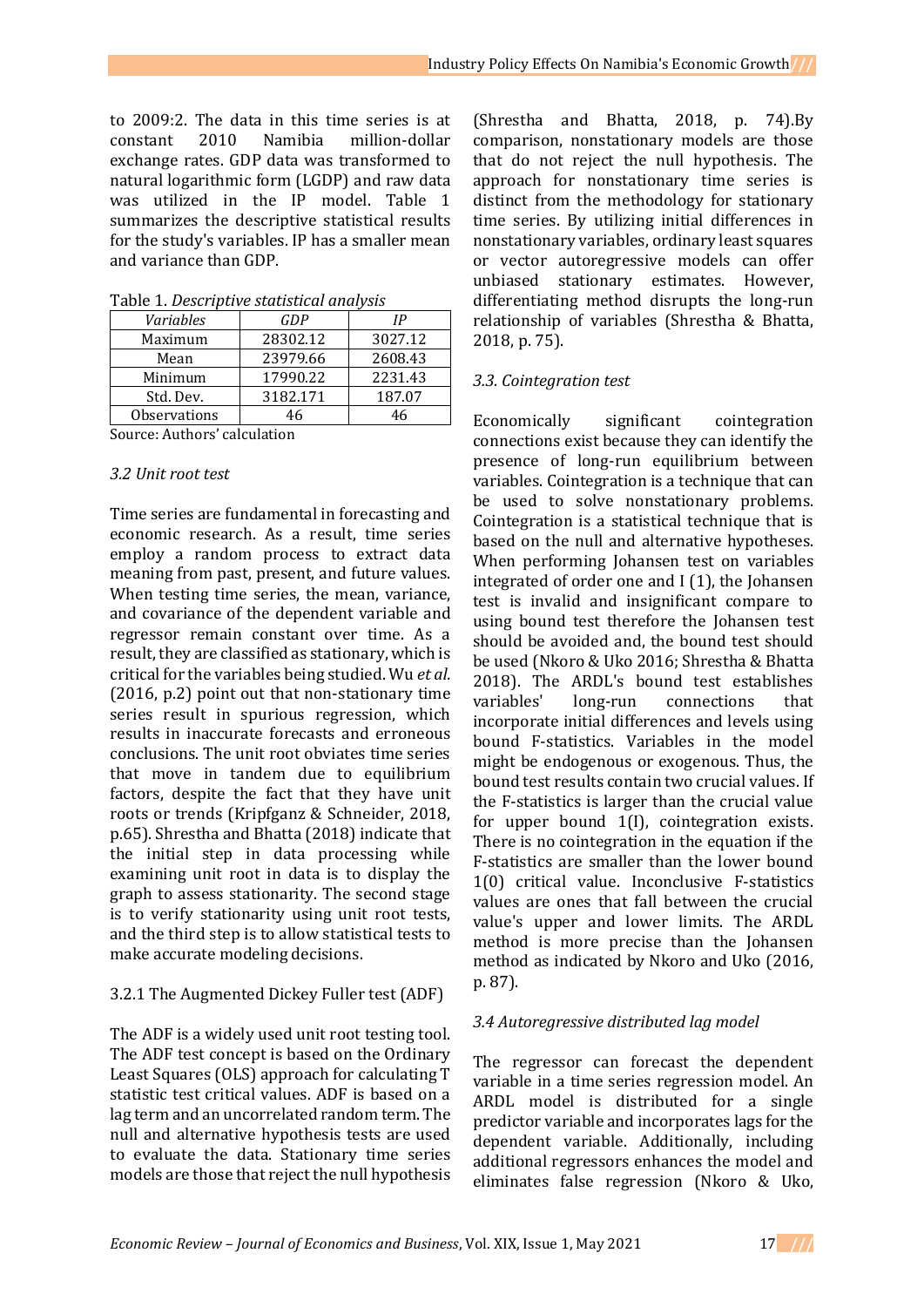2016; Wu *et al*., 2016). Estimates for the ARDL model are calculated using ordinary least squares (OLS) (Shrestha & Bhatta, 2018, p. 79). A basic ARDL model can be written as follows:

 $Y_t = \alpha + \beta x_t + \partial z_t + e_t$ (1)

### *3.5 Error correction model (ECM)*

The model's equilibrium has economic implications, changes in X influence changes in Y and the occurrence of disequilibrium in the past. The term "error correction" can be either negative or positive. ECM employs both long and short-run dynamics. Because of stationarity, ordinary least square methods estimate the error correction term. T- test determines the difference between the terms in the model (Shrestha & Bhatta, 2018, p. 78).

### *3.6 Diagnostics tests*

The standard OLS model stability tests are normality, serial correlation, and heteroskedasticity for estimated model robust and bias. The OLS estimation white noise process is stationary in the model (Shrestha & Bhatta 2018, p. 80).

This study examined the link between industrial policy and economic growth in Namibia using an ARDL approach. Economic growth is measured by comparing actual gross domestic product (GDP) from one era to the next. GDP is a monetary measure of the value of the goods and services produced in each country.

The model includes two explanatory variables: industrial policy and the regression model's error term. While a variety of factors contribute to economic growth, we focused on industrial policy in this study. Manufacturing industry activities assess industrial policy by measuring all finished goods and services produced in Namibia's manufacturing industries over a specific period.

Assume Namibian manufacturing industries produce more finished goods and services instead of importing producible goods and services. In that case, the industries' profits will rise, increasing GDP.

The establishment of new manufacturing industries boosts competitiveness, capital return, and GDP (Bai & Wu, 2018, p. 231).

### **4. Results**

### *4.1 Unit root*

ADF was used to test for unit roots in each time series in this study. Table 2 summarizes the test findings. After the initial difference, the GDP variable is converted into a natural logarithm. IP is stationary at this level.

| Variable                                   | ADF results                                             |
|--------------------------------------------|---------------------------------------------------------|
|                                            | Null: Unit root (Non-stationary)                        |
|                                            | Alternative: No unit root                               |
|                                            | (Stationary)                                            |
| LGDP                                       | Non-Stationary at Level                                 |
|                                            | 1 <sup>st</sup> Difference Is Stationary                |
| LIP.                                       | <b>Stationary at Level</b>                              |
| $\mathbf{C}$ . The same state $\mathbf{C}$ | $\alpha$ , and the latter state of $\alpha$ is $\alpha$ |

Source: Compiled by the authors using EViews 9.0 software

#### *4.2 Cointegration test*

Table 3. *ARDL Model: Bound test using constant model*

| Variable | F-<br>statistic<br>value | Critical<br>value 10<br>Bound /11<br>Bound | Cointegration | Test       |
|----------|--------------------------|--------------------------------------------|---------------|------------|
| LGDP     | 1.15                     | 4.49(10)                                   | No            | ARDL       |
| IP       | 10.10                    | 5.73(11)                                   | Yes           | <b>ECM</b> |

Source: Compiled by the authors

As shown in Table 3 above, there is no cointegration in the equation when LGDP is the dependent variable.

The bound test F-statistic (1.15), which is smaller than the crucial value of the (4.49) lower limit 1(0), shows that the equation is non cointegrated.

When industrial policy is used as a dependent variable in an equation, cointegration occurs because the F-statistic (10.10) is larger than the crucial value of the (5.73) upper bound (1).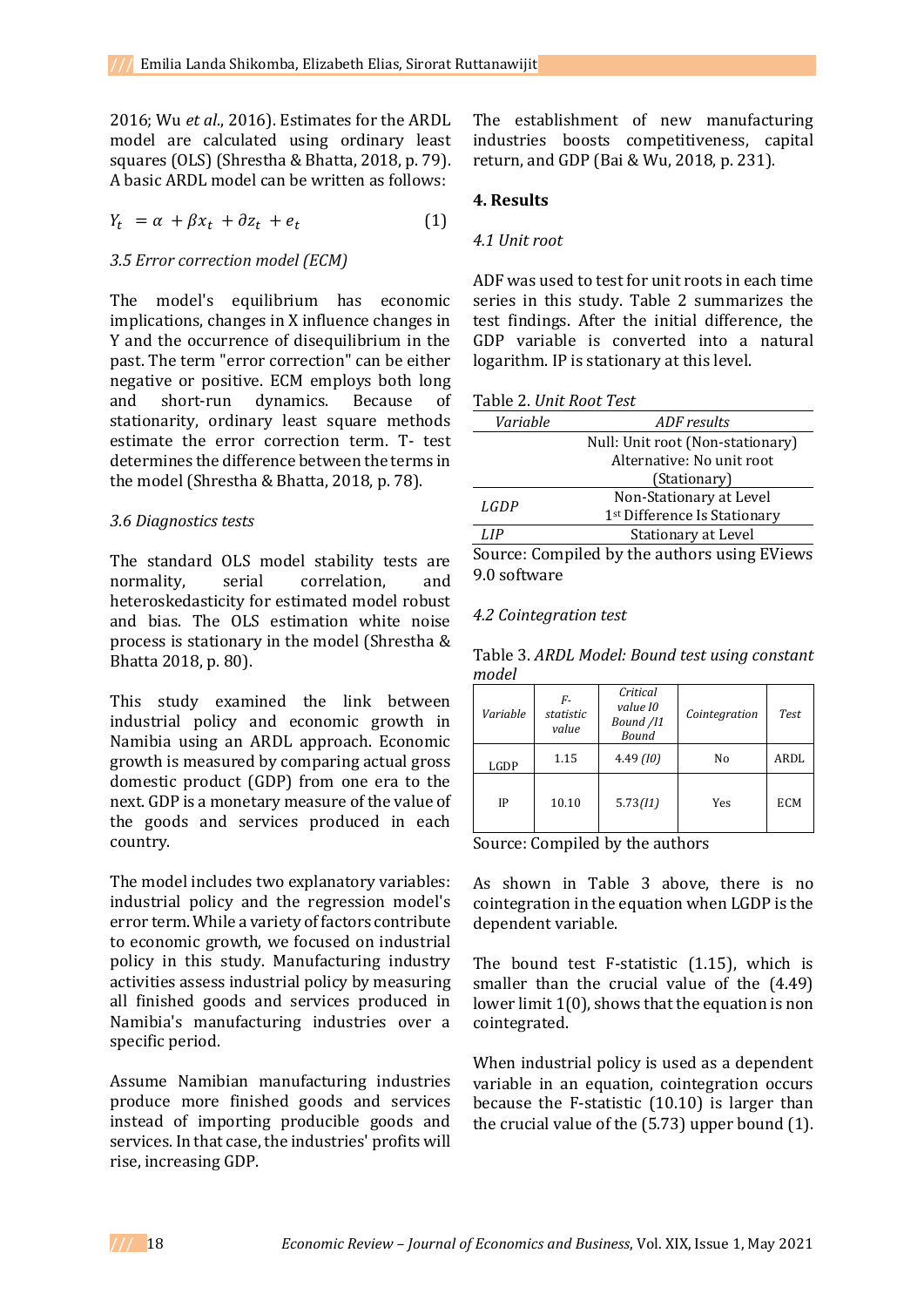| Variable               | Coefficient | SE       | p-value   |
|------------------------|-------------|----------|-----------|
| $LGDP(-1)$             | 0.865       | 0.059    | $0.00***$ |
| IP                     | 8.05E-05    | 4.39E-05 | $0.07*$   |
| C                      | 1.149       | 0.552    | $0.04**$  |
| R-squared              | 0.883       |          |           |
| Adjusted R-<br>squared | 0.877       |          |           |
| F-statistic            | 158.75      |          | 0.00      |
| Sample                 | 2008Q1-     |          |           |
| period                 | 201902      |          |           |
| Durbin-<br>Watson stat | 2.54        |          |           |

Table 4. *ARDL: Short run model regression results* 

Source: Compiled by the author using EViews 9.0 software

Table 5. *ARDL: Long run model regression results*

| , שומט ו              |             |          |           |
|-----------------------|-------------|----------|-----------|
| Variable              | Coefficient | SE       | p-value   |
| $IP(-1)$              | 0.247       | 0.151    | $0.10*$   |
| LGDP                  | 580.760     | 201.900  | $0.00***$ |
| C                     | $-3885.010$ | 1863.278 | $0.04**$  |
| R-squared             | 0.338       |          |           |
| Adjusted<br>R-squared | 0.306       |          |           |
| F-statistic           | 10.742      |          | 0.00      |
| Sample                | 200801-     |          |           |
| period                | 201902      |          |           |
| Durbin-               |             |          |           |
| Watson                | 1.90        |          |           |
| stat                  |             |          |           |

Notes: \*\*\*, \*\*, and \* respectively significant at 1%, 5%, and 10% levels.

Source: Compiled by the author using EViews 9.0 software

The results are robust because R2 is smaller than Durbin Watson statistics indicating the regression is not spurious. This result indicates that industrial policy evaluation coefficients are positively significant in the model, which is consistent with the result (Chen & Xie, 2019; Farla, 2014).

R2 demonstrates that an industrial policy explains 88.3 percent of the variation in economic growth in the short run. External factors account for the remaining 11.7 percent of the variation in economic growth.

The model's adjusted R2 and F-statistic probability value indicate that it is a good fit for Namibia. This implied that the independent variables were important enough to explain economic growth.

When industrial policy is a dependent variable in the model, the long-run relationships among variables are estimated. We can see from the table that there is a long-run relationship between industrial policy and economic growth.

Our results also show that the economic growth coefficient in the model is positive and significant. R2 indicates that independent variables explain 33.8 percent of the variation in the dependent variable in the model in the long run. External variables, on the other hand, explain industrial policy with 66.2 percent. If economic growth increases by 1%, industrial policy increases by 580.78 percent in the long run, when other factors remain constant.

Serial correlation Lagrange multiplier (LM), normality test and a heteroskedasticity test performed on all models. With significance higher than 5%, all the results satisfy the basic assumptions of the classical linear regression model.

Table 6. *ARDL: ECM results* 

| Variable    | Coefficient | SE      | p-value   |
|-------------|-------------|---------|-----------|
| C           | 9.77        | 24.911  | 0.69      |
| $DIP(-1)$   | 0.136       | 0.220   | 0.53      |
| $DGDP(-1)$  | $-89.814$   | 527.228 | 0.86      |
| $ECM(-1)$   | $-0.886$    | 0.279   | $0.00***$ |
| R-squared   | 0.338       |         |           |
| Adjusted    | 0.288       |         |           |
| R-squared   |             |         |           |
| F-statistic | 6.811       |         | 0.00      |
| Sample      | 2008Q1-     |         |           |
| period      | 201902      |         |           |
| Durbin-     |             |         |           |
| Watson      | 1.95        |         |           |
| stat        |             |         |           |

Notes: \*\*\*, \*\*, and \* respectively significant at 1%, 5%, and 10% levels.

Source: Compiled by the author using EViews 9.0 software

To obtain the residues in Table 6, we used a long-run model using IP as the dependent variable, and we estimated the ECM. Furthermore, we utilized unconstrained VAR to identify the optimal lag selection; in this study, the model used one lag of the Akaike info criterion.

As a result, the ECM consequence is both negative and significant. ECM suggests that in the long run, the entire system can return to equilibrium at 88.6 percent, within the 5%

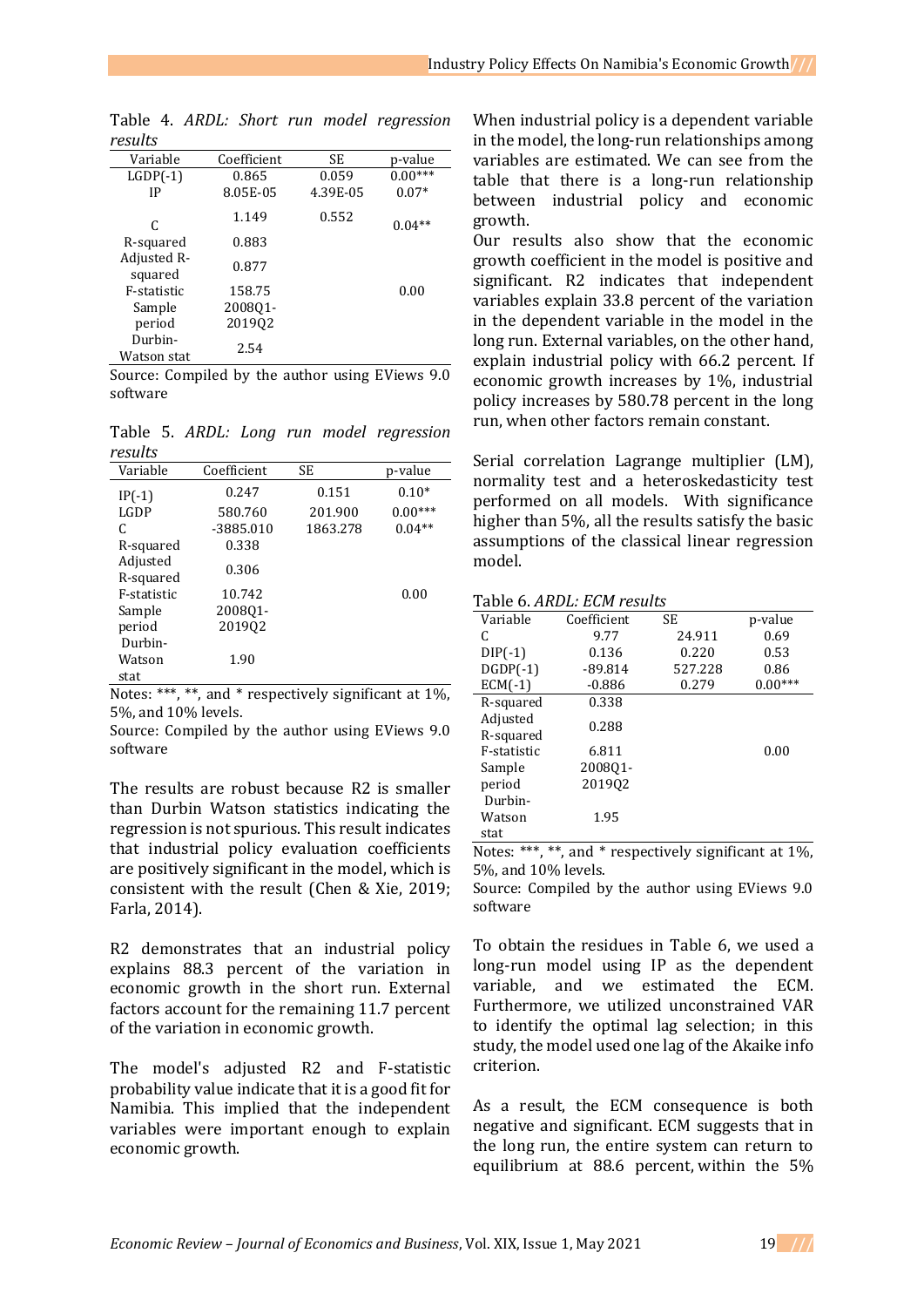significance lines, the cumulative sum of recursive residuals.

The ECM model diagnostic test confirms that the Normality test is normally distributed. The Breusch-Godfrey Serial Correlation LM Test results show that there is no serial correlation. No heteroskedasticity presence, ARDL ECM is stable and all the results are robust.

# **5. Discussion**

This study's time series were integrated at order 1 and order 2, determining the ARDL methodology to analyze the relationship between economic growth and industrial policy. The ARDL model estimates the long-run and short-run relationship between the variables under consideration (Shrestha & Bhatta 2018, pp. 71–89). This study discovers a significant positive relationship between economic growth and industrial policy. Our short-run results show that industrial policy explains 88.3 percent of the variation in economic growth. However, there is no evidence of cointegration among the variables in this study in the short run.

According to our ARDL long-run analysis, there is a positive relationship between economic growth and industrial policy. In the long run, economic growth has a 33.8 percent impact on industrial policy. ECM reveals the whole system is 88.6% adjusted equilibrium in the long run. The models are all reliable with normal distribution, no-serial correlation, and heteroskedasticity.

Economic growth is facilitated by the market value of all finished goods produced within a country; we expected the results to have a positive sign. Our results indicate that a 1% change in industrial policy increases economic growth only by 0.00008% in the short run, which may not have a big impact to the Namibian economy in terms of high unemployment and poverty, which the country currently faces. The finding may result from the narrow and inflexible labor market in the manufacturing sector, as stated by Rosendahl (2010, p. 1).

Nonetheless, a 1% economic growth change increases industrial policy by 580.76% in the long run, meaning that the results suggest that in the long run, industrial policy is beneficial to the Namibia economy as manufacturing industries enter the markets. Therefore, it is important for the Namibia government to strengthen the industrial policy to promote the increase of manufacturing industries, thus increasing economic growth because profit earned in business contributes to GDP and reduces unemployment. In addition, the establishment of new manufacturing industries boost competitiveness which will increase innovation and economic growth and reduce the cost of goods (Bai & Wu, 2018, p. 230).

We contributed to analyzing the statistically significant association between economic growth and industrial policy in the short and long run. However, our research has limitations such as the sample size and only one explanatory variable in the model. Another limitation is that we measured industrial policy with manufacturing activities in the Namibia economy. However, various factors can be used to measure industrial policy.

# **6. Conclusion**

We analyzed the linear relationship between economic growth and industrial policy using quarterly time-series data using an ARDL model. We used the bound test in our empirical investigation to determine the cointegration relationship between variables. Also, we estimated short-run and long-run relationships between economic growth and industrial policy, whereby each of the variables is exogenous and endogenous on each other.

Our empirical result finds a significant positive association linking industrial policy and economic growth in the short - run. New manufacturing industry establishment improves economic activities. An increase in the private manufacturing companies' subsidy funding from the state stimulates an increase in manufacturing employment (Aghion *et al*., 2015; Criscuolo *et al*., 2019).

Our model is robust to the Namibia economy and cannot be generalized to different countries or regions. In this study the causation results between the variables are not estimated in our research. The industrial policy is vital in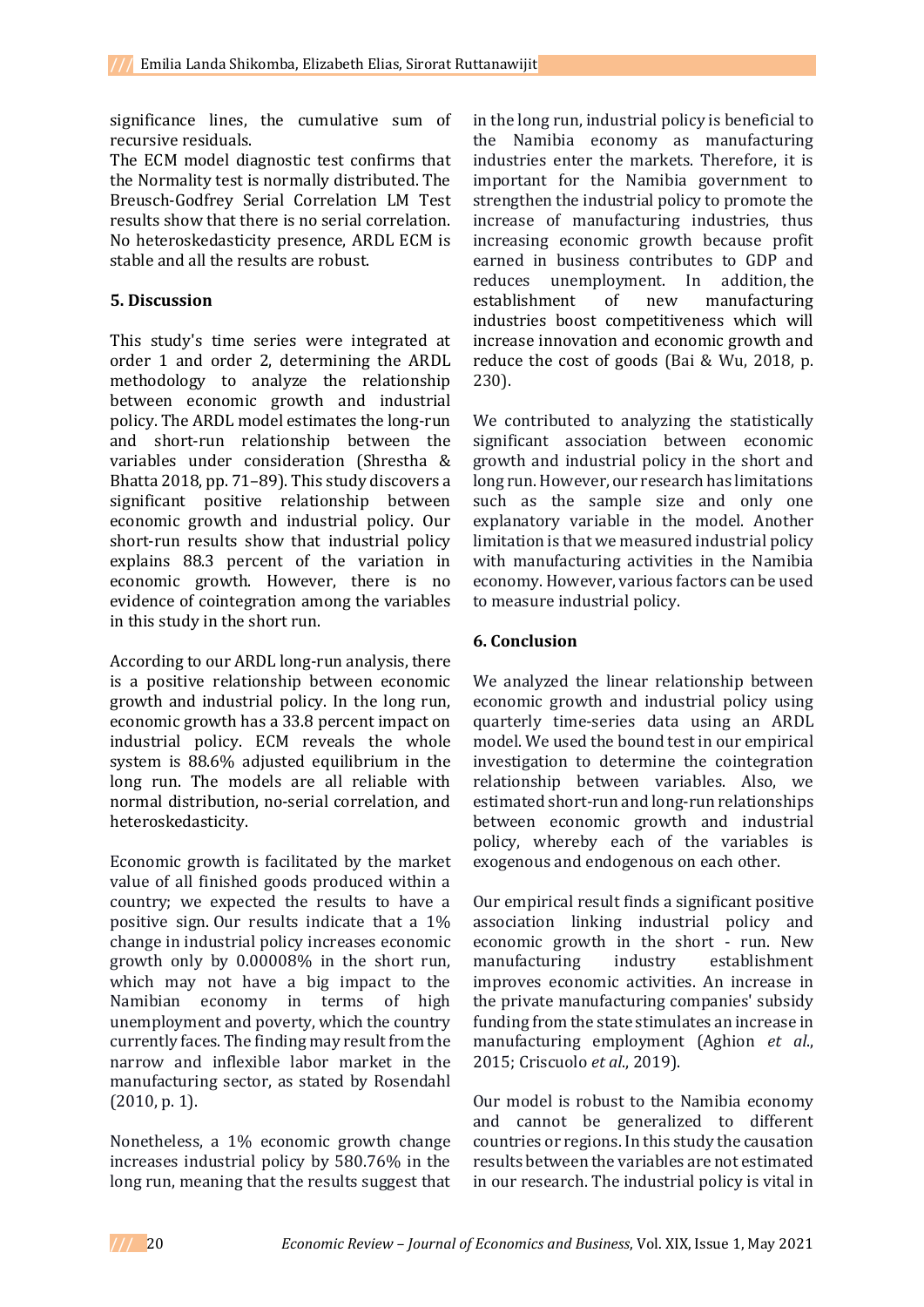the Namibian economy. Our results suggest it is crucial for Namibia to invest in manufacturing activities using well-actions detailed industrial policy to improve GDP and unemployment.

# **References**

- 1. Aghion, P., Cai, J., Dewatripont, M., Du, L., Harrison, A., & Legros, P. (2015). Industrial policy and competition*. American Economic Journal: Macroeconomics*, *7*(4), pp. 1–32.
- 1. Aiginger, K. (2014). *Industrial Policy for a Sustainable Growth Path*. Policy Paper No 13. Available at: http://www. oecd.org/economy/ Industrial- Policy-fora- sustainable-growth -path .pdf (Accessed: November 23, 2020).
- 2. Bai, Y. & Wu, M. (2018). Impact of Industrial Hollowing on Regional Economic Growth Rate: An Empirical Analysis Based on Shanghai's Data. *European Scientific Journal,* 14(22), pp. 223-232.
- 3. Bernini, C. & Pellegrini, G. (2011). How are growth and productivity in private firms affected by public subsidy? Evidence from a regional policy. *Regional Science and Urban Economics*, 41(3), pp. 253–265.
- 4. Cerqua, A. & Pellegrini, G. (2014). Do subsidies to private capital boost firms' growth? A multiple regression discontinuity design approach. *Journal of Public Economics*, 109, pp. 114–126.
- 5. Chang, H. & Andreoni, A. (2020). Industrial Policy in the 21st Century. *Development and Change*, 51(2), pp. 1-28.
- 6. Chen, J. & Xie, L. (2019). Industrial policy, structural transformation and economic growth: evidence from China. *Frontiers of Business Research in China*, 13(1), pp 1-19.
- 7. Criscuolo, C., Martin, R., Overman, H., & van Reenen, J. (2012). *The causal effects of an industrial policy*. Working Paper Series (no. w17842). National Bureau of Economic Research.
- 8. Criscuolo, C., Martin, R., Overman, H. G. & Van Reenen, J. (2019). Some Causal Effects of an Industrial Policy. *American Economic Review*, 109(1), pp.48–85.
- 9. Farla, K. (2014). Industrial Policy for Growth. *Journal of Industry, Competition and Trade*, 15(3), pp. 257–282.
- 10. Giovanini, A. & Arend, M. (2017). Contribution of Services to Economic Growth: Kaldor's Fifth Law? *RAM. Revista*

*de Administração Mackenzie*, 18(4), pp. 190–213.

- 11. International Monetary Fund (2019). *2019 article IV consultation—press release and staff report.*
- 12. Kathuria, V. &d Natarajan, R. R. (2013). Is Manufacturing an Engine of Growth in India in the Post-Nineties? *Journal of South Asian Development*, 8(3), pp.385–408.
- 13. Kripfganz, S. & Schneider, D. C. (2018). ARDL: Estimating autoregressive distributed lag and equilibrium correction models. *London Stata Conference.* September 7, 2018. pp. 1-44.
- 14. Lane, N. (2020). The New Empirics of Industrial Policy. *Journal of Industry, Competition and Trade*, 20(2), pp. 1–26.
- 15. Lee, J., Clacher, I. & Keasey, K. (2012). Industrial policy as an engine of economic growth: A framework of analysis and evidence from South Korea (1960–96). *Business History*, 54(5), pp. 713–740.
- 16. Mazzucato, M., Kattel, R. & Ryan-Collins, J. (2019). Challenge-Driven Innovation Policy: Towards a New Policy Toolkit. *Journal of Industry, Competition and Trade*, 20(2), pp. 421–437.
- 17. Namibia Ministry of Trade and Industry (2012) *Namibia's industrial policy*. Available at: http://www.mti.gov.na /downloads/namibian%20industrial%20 policy.pdf (Accessed: February 20, 2021).
- 18. Nkoro, E. & Uko, A. K. (2016). Autoregressive Distributed Lag (ARDL) cointegration technique: application and interpretation. *Journal of Statistical and Econometric Methods*, 5(4), pp.63–91.
- 19. Pianta, M., Lucchese, M. & Nascia, L. (2020). The policy space for a novel industrial policy in Europe. *Industrial and Corporate Change*, 29(3), pp. 779–795.
- 20. Rosendahl, C. (2010). *Industrial Policy in Namibia*. Available at: https:// www.files.ethz.ch/isn/119490/2010- 05e.pdf (Accessed: February 23, 2021).
- 21. Shrestha, M. B. & Bhatta, G. R. (2018). Selecting appropriate methodological framework for time series data analysis. *The Journal of Finance and Data Science*, [online] 4(2), pp.71–89. Available at: https://www.sciencedirect.com/science/a rticle/pii/S2405918817300405 (Accessed: February 20, 2021).